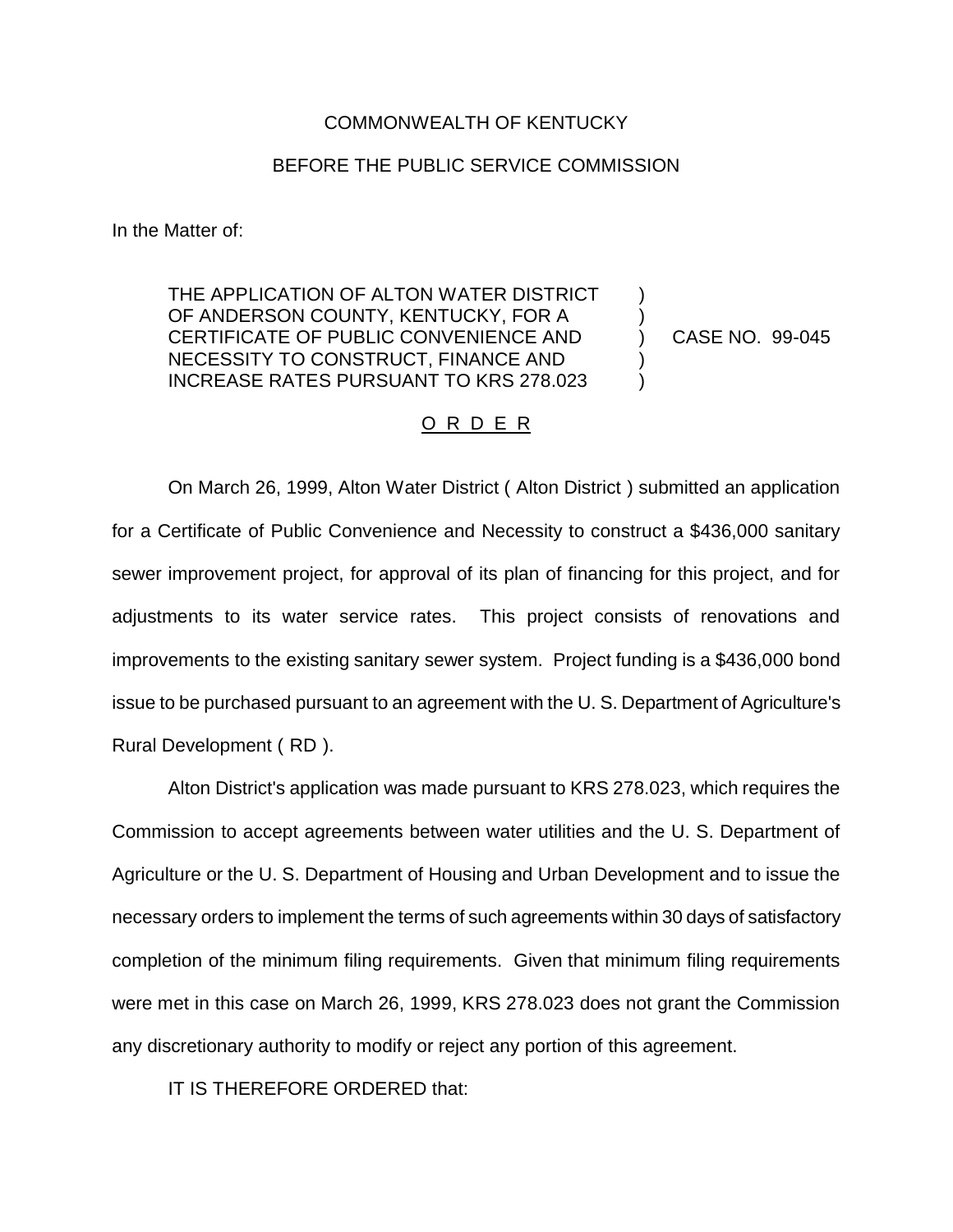1. Alton District is hereby granted a Certificate of Public Convenience and Necessity for the proposed construction project.

2. Alton District's proposed plan of financing with RD is accepted.

3. Alton District is authorized to issue bonds not to exceed \$436,000.

4. Alton District shall file a copy of the as-built drawings and a certified statement that the construction has been satisfactorily completed in accordance with the contract plans and specifications within 60 days of the substantial completion of the construction certificated herein.

5. The rates set out in Appendix A, which is attached hereto and incorporated herein, are the rates approved for service rendered on and after the date of this Order.

6. Alton District shall submit its revised tariff setting out the rates in Appendix A within 30 days of the date of this Order.

7. Three years from the effective date of this Order Alton District shall file an income statement, along with any pro forma adjustments, in sufficient detail to demonstrate that the rates approved herein are sufficient to meet its operating expenses and annual debt service requirements.

Nothing contained herein shall be deemed a warranty of the Commonwealth of Kentucky, or any agency thereof, of the financing herein accepted.

-2-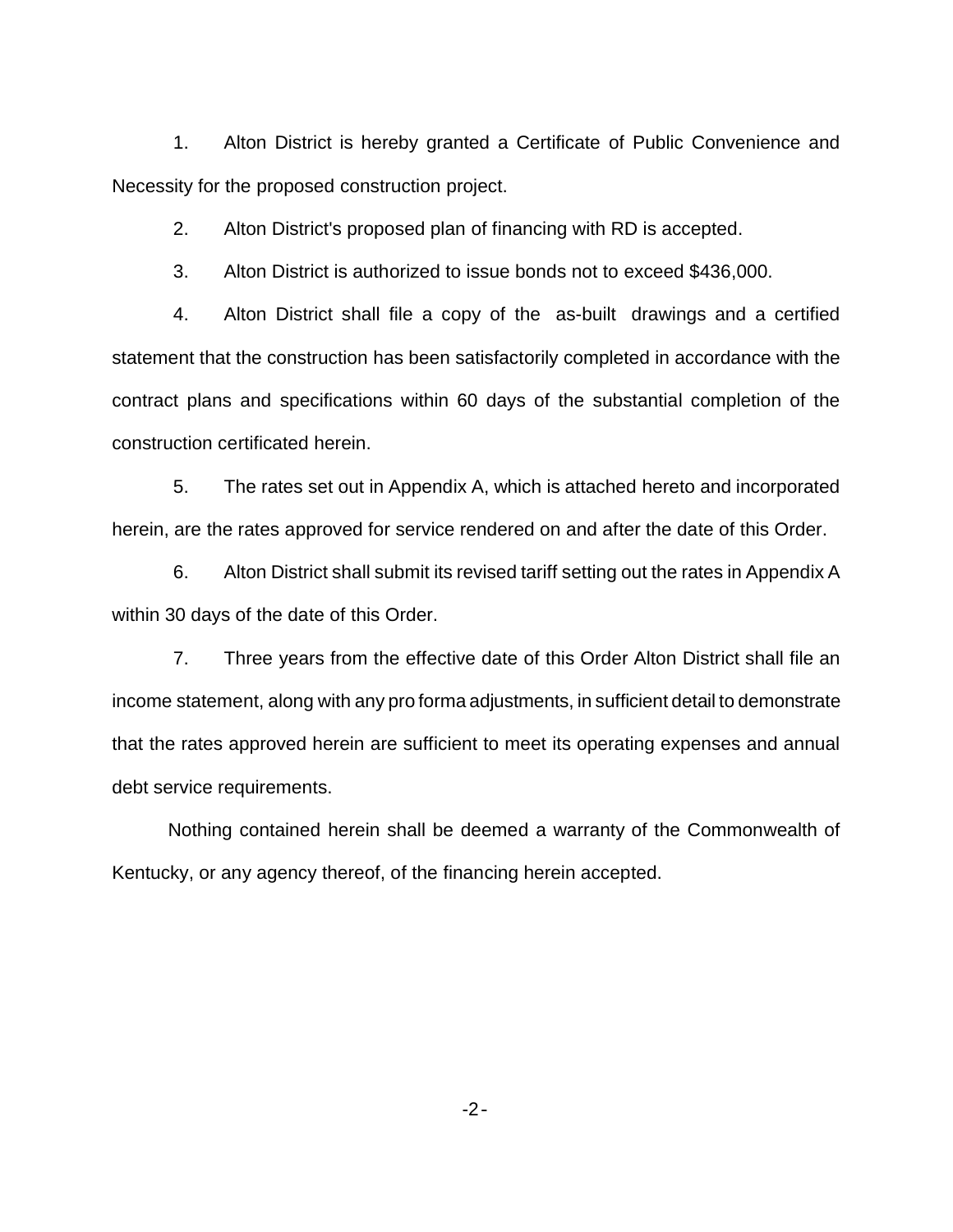Done at Frankfort, Kentucky, this21<sup>st</sup> day of April, 1999.

By the Commission

ATTEST:

Executive Director

\_\_\_\_\_\_\_\_\_\_\_\_\_\_\_\_\_\_\_\_\_\_\_\_

APPENDIX A